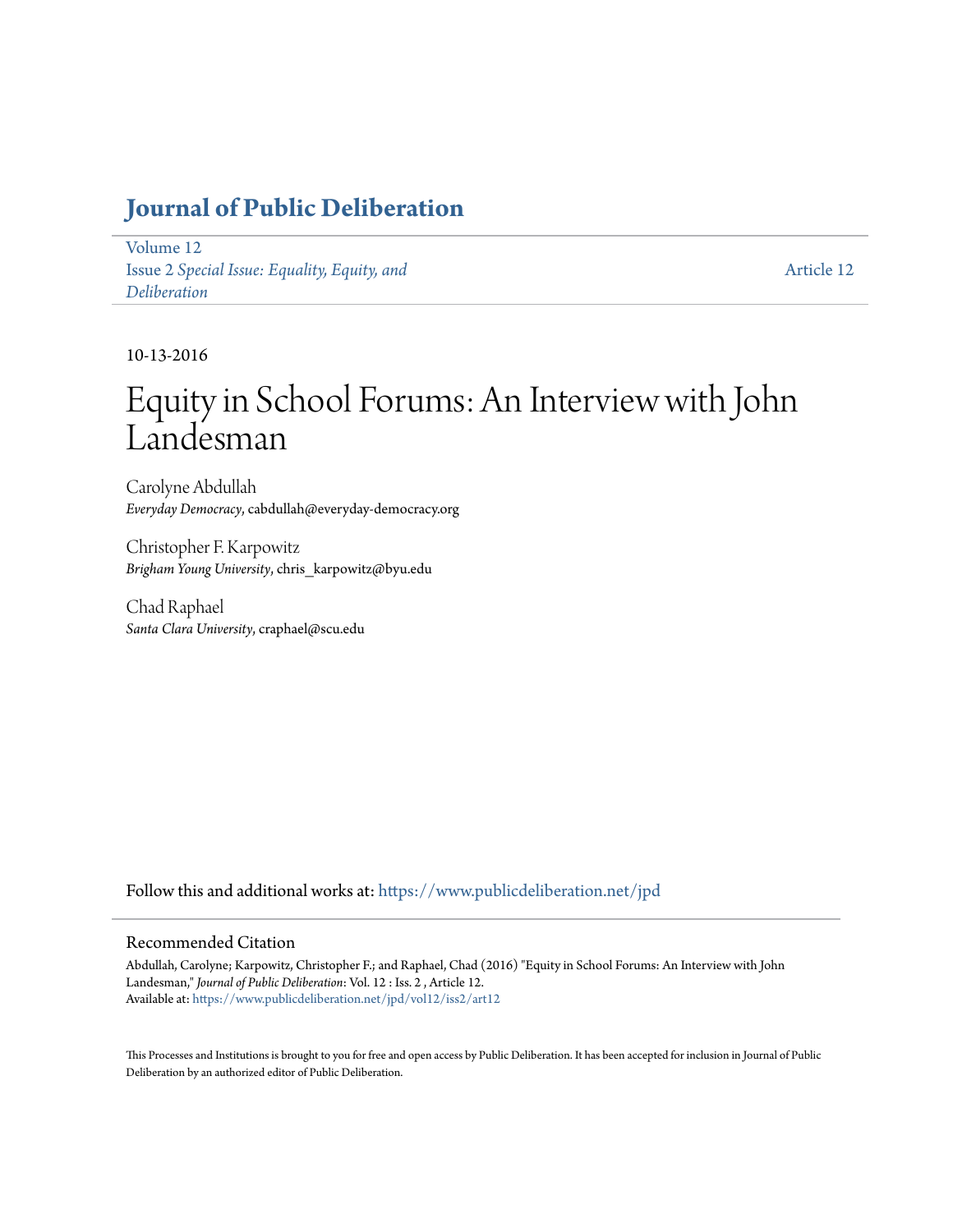## Equity in School Forums: An Interview with John Landesman

### **Abstract**

American school boards, parent teacher associations, and other school forums are crucial sites for participatory and deliberative democracy, yet they often involve debilitating inequities of power among school officials and parents, adults and students, and parents from more and less privileged backgrounds. In this interview, John Landesman, a Senior Associate at Everyday Democracy, discusses how he addresses power differences in dialogues aimed at improving parental participation and student learning in a diverse school district outside Washington, DC. Landesman argues that developing a robust equity strategy from the start is the only way to meet the aims of dialogue that strives to include a variety of perspectives. Landesman also shares insights into how to practice equity at each stage of organizing a dialogue, from inclusive recruitment and retention of participants, to forum design and facilitation, to evaluating and implementing the group's plans. Like many contributors to this issue, he argues that specific equity strategies should flow from the goals of a particular dialogue. He also discusses how Everyday Democracy has employed affinity group discussions, which create safe places for members of non-dominant groups to speak with each other as one stage of a community-wide dialogue.

## **Author Biography**

John Landesman, a Senior Associate at Everyday Democracy, coordinates the Montgomery County Public Schools Study Circles Program, outside Washington DC. The program engages parents, students, staff, and administrators in dialogue to address racial and ethnic barriers to parent involvement and student achievement in a multi-lingual, multi-ethnic school district.

## **Keywords**

equity, equality, deliberation, inclusion, democracy, marginalization

## **Acknowledgements**

We are grateful to Hayden Galloway and Jenah House for transcribing this interview.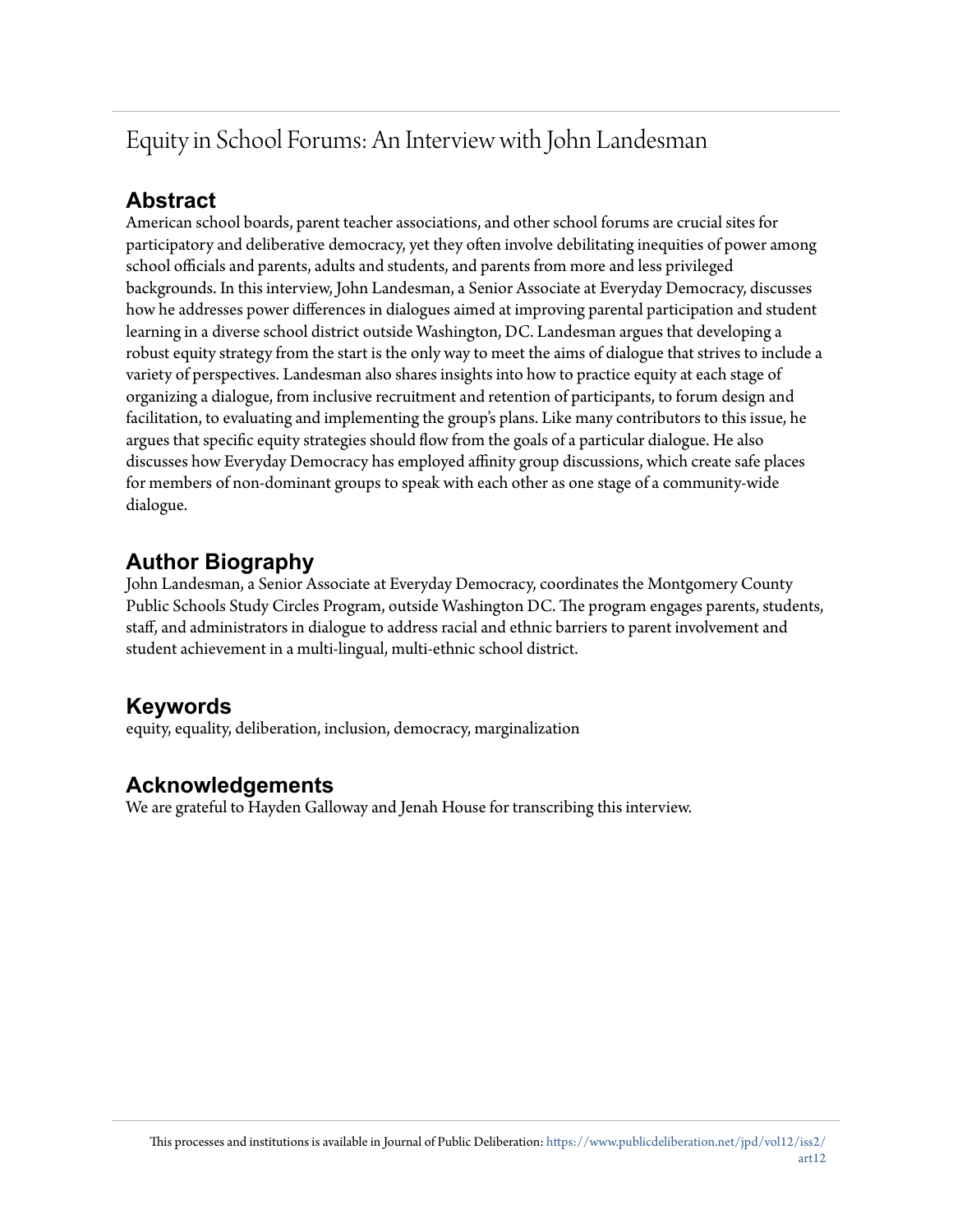For adults and youth, American public schools are a major entryway to public engagement. Not only are public schools charged with preparing students for civic life, but they are the custodians of parents' educational and economic aspirations for their children, often the largest recipients of taxpayer funding in a community, neighborhood hubs that host public meetings and events, and institutions that are formally accountable to the community through school boards, parent teacher associations, and other public forums. Schools need active support from their communities to approve school bonds, attract donations, enlist mentors and volunteers, approve (or at least accept) curriculum reforms, engage parents in supporting their children's learning, and address social problems such as academic achievement gaps among students of different racial and income backgrounds, bullying, and gangs. Yet, like other institutions of democracy, public school governance is often dominated by the voices of politicians and policy makers, professionals (administrators and teachers), and privileged citizens (parents of higher socio-economic status) (Nabatchi & Leighninger, 2015).

In Maryland, the Montgomery County Public School system offers a hopeful example of how public dialogue can improve school governance. John Landesman, a Senior Associate at Everyday Democracy, coordinates the Montgomery County Public Schools Study Circles Program. The program engages parents, students, staff, and administrators in dialogue to address racial and ethnic barriers to parent involvement and student achievement in this multilingual, multi-ethnic school district. These dialogues have helped to build trust and collaboration, and increased involvement by parents of color, as well diminishing differences in achievement among students from more and less advantaged backgrounds (Childress, Doyle, and Thomas, 2009; Orland, 2007; Fagotto & Fung, 2009).

In this interview, Landesman explains how Everyday Democracy thinks about equity and equality, and how the organization integrated equity considerations throughout the process of organizing study-circle dialogues in Montgomery County, including recruiting and retaining diverse participants, forming agendas, facilitation, small group discussions in affinity groups of less-powerful participants as well as mixed groups, evaluation, and implementation of plans. The techniques discussed here can be adopted or adapted to forums on schooling and many other issues.

#### **Equity and Equality**

*Abdullah, Karpowitz, and Raphael (AKR): Some people working in dialogue and deliberation have argued that instead of practicing equality by treating people* 

1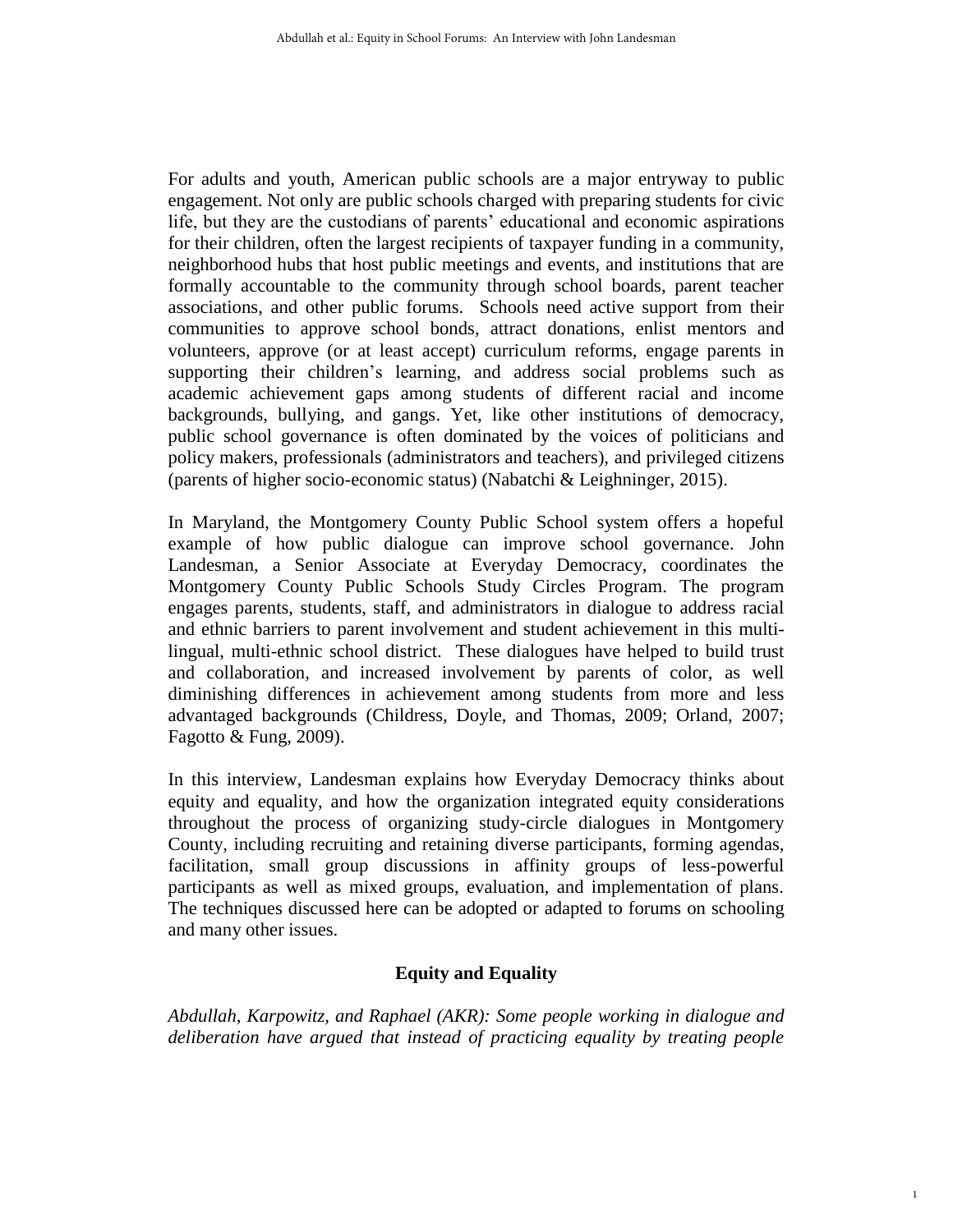*similarly, we should strive for equity by treating participants differently in order to create conditions that achieve fair discussion and decisions. Do you see this distinction between equal and equitable treatment as useful to our field and in your own work?*

*Landesman:* I do see a distinction. There's a picture that we often use in our presentations of three boys trying to look over a fence at a baseball game (see Figure 1). In the first panel, which shows equal treatment, each boy is standing on a box that is the same height. The tall boy can see the game over the fence, the middle boy can barely see, and the shortest boy can't see at all. In the next panel, which shows equity, the tall boy's box has been given to the little boy, so now all three of them can see the game. The idea is that everyone needs something different to participate in whatever they're doing.

*Figure 1. Equality and Equity*



But to me, this feels like the wrong question. The question should be, "What is the goal of the dialogue, and who needs to be in the room to make the dialogue effective?" If the goal is to have a variety of perspectives deliberating together, then organizers need to think about how to recruit for those different perspectives. If there are people who need something different to be part of it, but having their voice will make the deliberation more effective, then organizers have to use different strategies to get them there.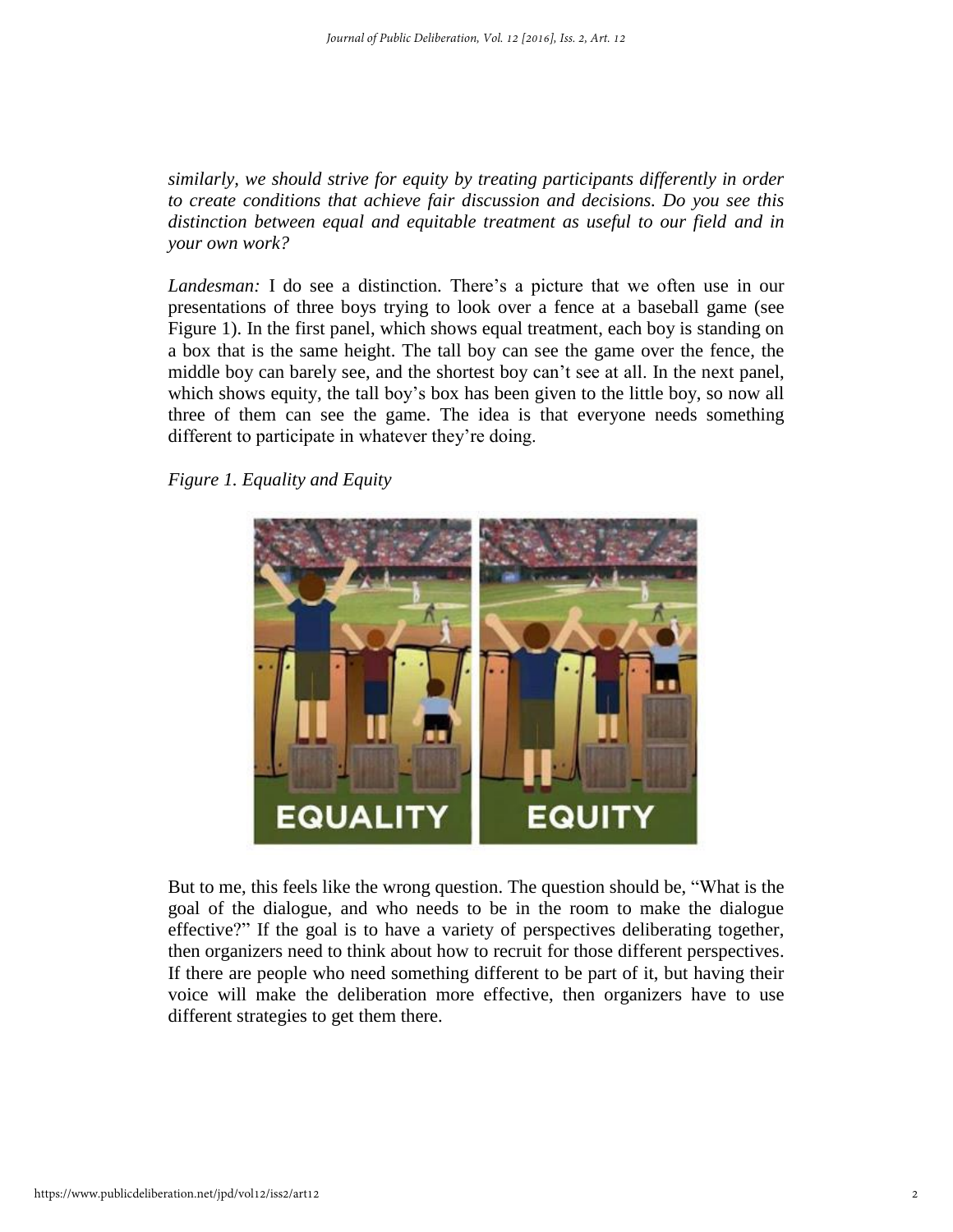Think of successful companies like Coca-Cola. Their goal is to sell more of their products. They don't just develop their product and then say, "OK everyone, come get it." They spend a lot of time and resources thinking about how to get different kinds of people to buy their products. If the goal of deliberation is to have a richer understanding of an issue based on all the different perspectives that are in the community, than we need to spend time thinking about how to ensure that we get all those perspectives in the room.

In my experience, organizing for diverse perspectives is often an afterthought. Organizers plan the way they always have, and then say, "How do we get Latino participants or low-income folks, or people who have different political perspectives?" That never works, because all we're doing is adding an extra strategy to what's already been put in place. Successful organizing starts by asking, "What is the goal of the dialogue, and who needs to be in the room to reach that goal?" Then every piece of the organizing—whether it's the outreach, the facilitation, the setup once you get there, where it's located—all of those things are driven by who you want in the room and what perspectives you need to hear to make your dialogue effective. That's a very different way of looking at it than saying, "We're going to do it the way we've always done it, and now we're going to develop a strategy to get to these so-called marginalized people."

#### **Equitable Recruiting**

#### *AKR: What equity strategies do you use to recruit and retain participants?*

*Landesman*: The most important equity strategy is to plan with your goal and target audience in mind. We have several different dialogue formats: some are with parents and staff, some are with students, and some are with leaders in a school building. With each one, we need to think about equity in a different way. We start by defining the goal of the dialogue and then who needs to participate to reach that goal. Then, we discuss what the barriers are to engaging the targeted audience. The outreach, agenda, and facilitation must then address the goals, target audience, and barriers. We created a tool that helps organizers think about the needs of their target audiences [see [https://docs.google.com/document/d/](https://docs.google.com/document/d/1WxXCOViyNxIoX9H1PIZIz3gJpsmMDOYzP7gmlSTm87I/edit) [1WxXCOViyNxIoX9H1PIZIz3gJpsmMDOYzP7gmlSTm87I/edit\]](https://docs.google.com/document/d/1WxXCOViyNxIoX9H1PIZIz3gJpsmMDOYzP7gmlSTm87I/edit).

For example, the goal of our Parent/Teacher study circles, one of our formats, is to improve parent engagement. The participants we need are teachers, parent leaders such as PTA, and parents who traditionally do not participate. The barriers to getting this last group may include: they don't understand the information schools send home; they don't think the meetings is really for them; it's not part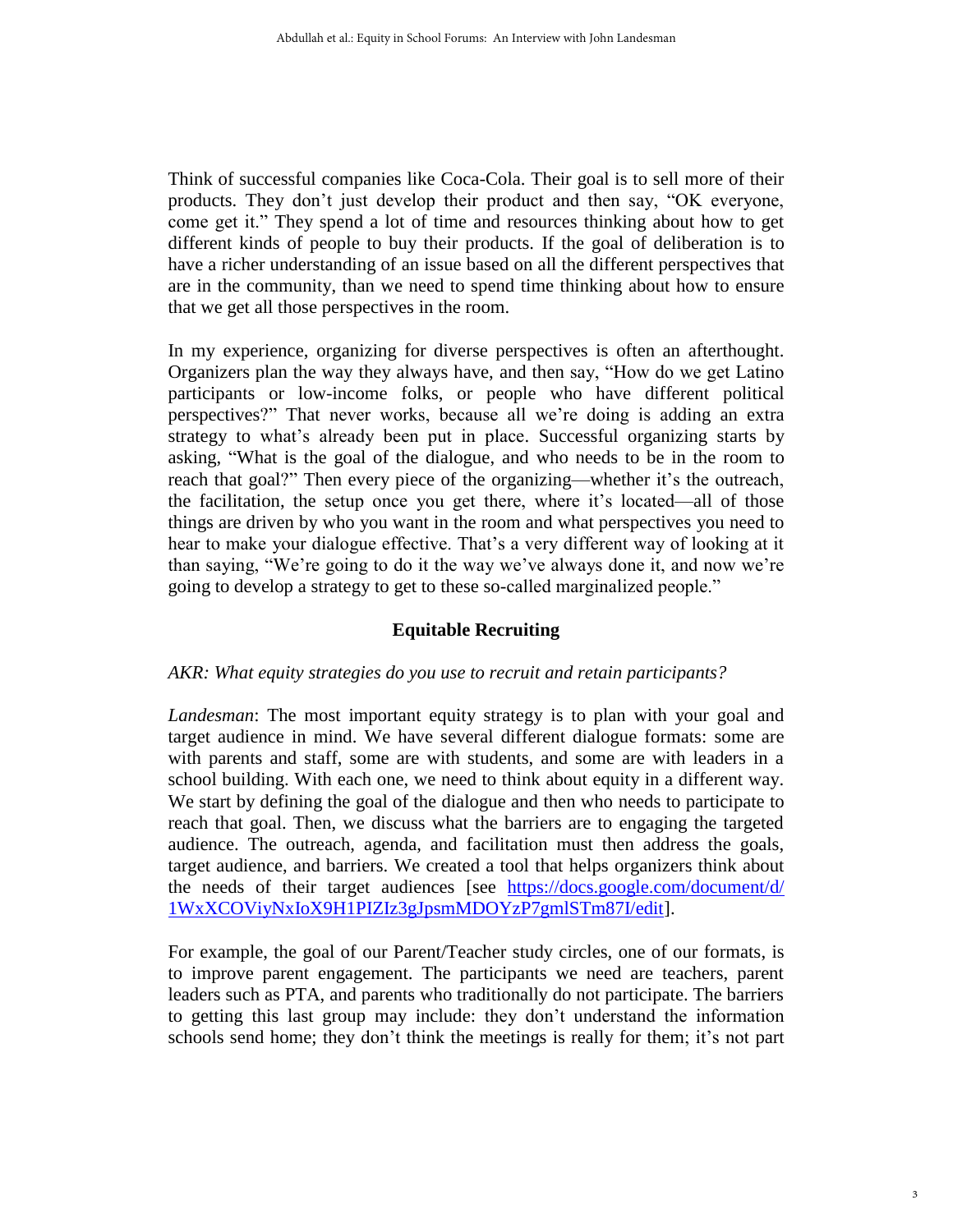of their culture to participate at school; their past experiences with the school or organization may have been negative; they don't have transportation to get to the meeting; or they are nervous that the other participants will make them feel stupid or uncomfortable.

To get these parents to attend, we create flyers that speak to both the goal and the barriers. We send personal letters and make personal phone calls. We stand in front of the school when parents are dropping off their children and have even recruited at bus stops. We have moved the dialogue to community centers that are more accessible for our target audience and typically hold brief information meetings where the parents can learn about the dialogue without making a big commitment.

Once you get people to the dialogue, you have to think about how to keep them there. We have people at the door welcoming them into the room. It sounds silly but most times when we invite people to public meetings, whether it's a school meeting or organizational meeting, it's nerve-racking for a lot of families because they're intimidated. Having someone who is smiling and greeting them when they walk in the door makes a huge difference. If we know that we've invited parents who speak different languages, then we have people who speak those languages at the door to greet. Signs in different languages are also a big deal. We try to make sure that our facilitators and our greeters reflect the community's diversity, whether it's socio-economic, racial, linguistic, whatever.

The agenda is designed to consider the needs of the different audiences and the barriers that were listed at the beginning of the organizing process. We spend a lot of time building trust and connections between the participants. Little of the dialogue is in the large group. Questions try to level the power dynamics and distrust that participants may feel. For example, before we address the specific issues, we ask people to talk about the community in which they grew up, or their hopes for their children.

After the first session, we know that there are parents who may be reluctant to come back. We make sure to call them afterwards and say, "How did it go? Any concerns? Do you think you're going to come back?" For the parents in our circles, we make a lot of follow-up phone calls to remind people to come. Often, people want to be there, but they get busy or they're not sure they feel comfortable. Through our phone calls and e-mails, we make it clear that we want to see them, and that we're hoping they're going to be there.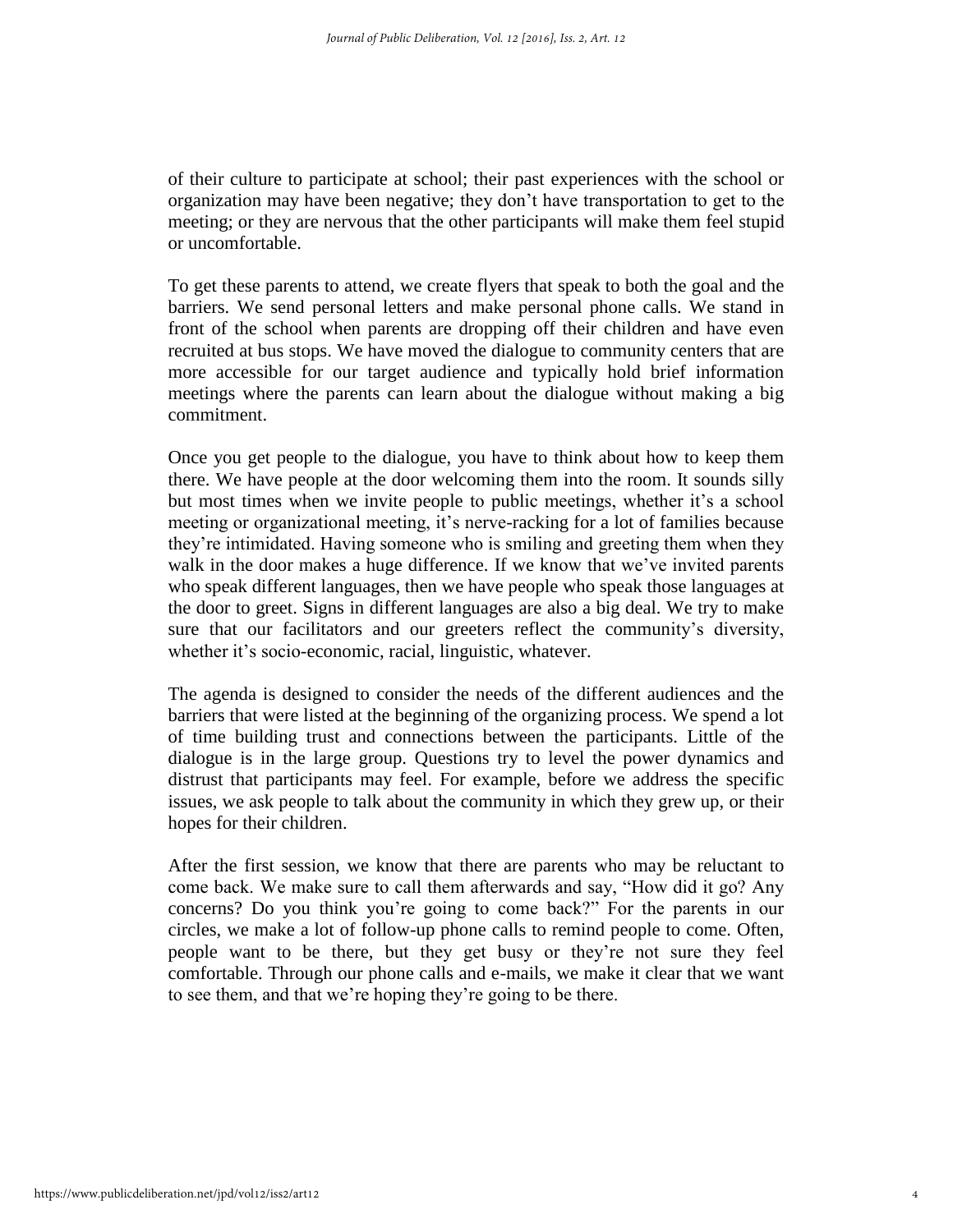#### **Forum Design and Facilitation**

*AKR: In what other ways have you designed and facilitated forums to promote equitable participation?*

*Landesman*: When we first started doing this work, there were a lot of activities in a large circle. But we realized that large forums lend themselves to people who are typically the ones involved in public meetings, know how to participate, and feel very comfortable in that situation. It feels intimidating to a lot of parents just to walk into a room with a lot of people. If you have to speak in front of a lot of people, that's intimidating if you're not used to public speaking, because you're not sure how you're going to be received. Our dialogues are typically around 15 to 20 people, which are larger than some people like, but we feel that we can get more diversity that way, so it's not just one person representing everyone from their background or their racial, socio-economic, or political group.

Within that group of 15 to 20 people, we make sure that there's a lot of small group activity, which better engages people who are more marginalized. We do a lot of paired conversations that then lead to a bigger conversation. You pair up with someone, and then someone shares out. If you're a person that doesn't like to speak in a large group, you might be paired with a person who has no problem doing that. You're still participating because you're speaking in that paired group. We do some fun things in the beginning to help people that feel nervous in this kind of situation. For example, we sometimes play a game called "Where the Wind Blows." It's a kid's game, but adults love it. Another activity is "Cultural" Jeopardy." We put up questions about different ethnic and cultural groups making sure that they reflect the diversity of the community. Participants, who may be intimidated when they walk in, get to share about their own culture. Fun changes the dynamic in the room, and it also changes the power level in the room. It helps put everyone on the same page.

We spend a lot of time with activities that develop relationships and empathy among the participants. Some organizers and facilitators skip over the relationship-building piece of a dialogue because they don't feel like there is enough time. Or, the relationship-building part is just surface level. In my experience, this part is the foundation before you can effectively address challenging issues, and it's vital to ensuring everyone feels safe to participate. People want to come back because they feel connected to the other people in the room, even if they have opposing views.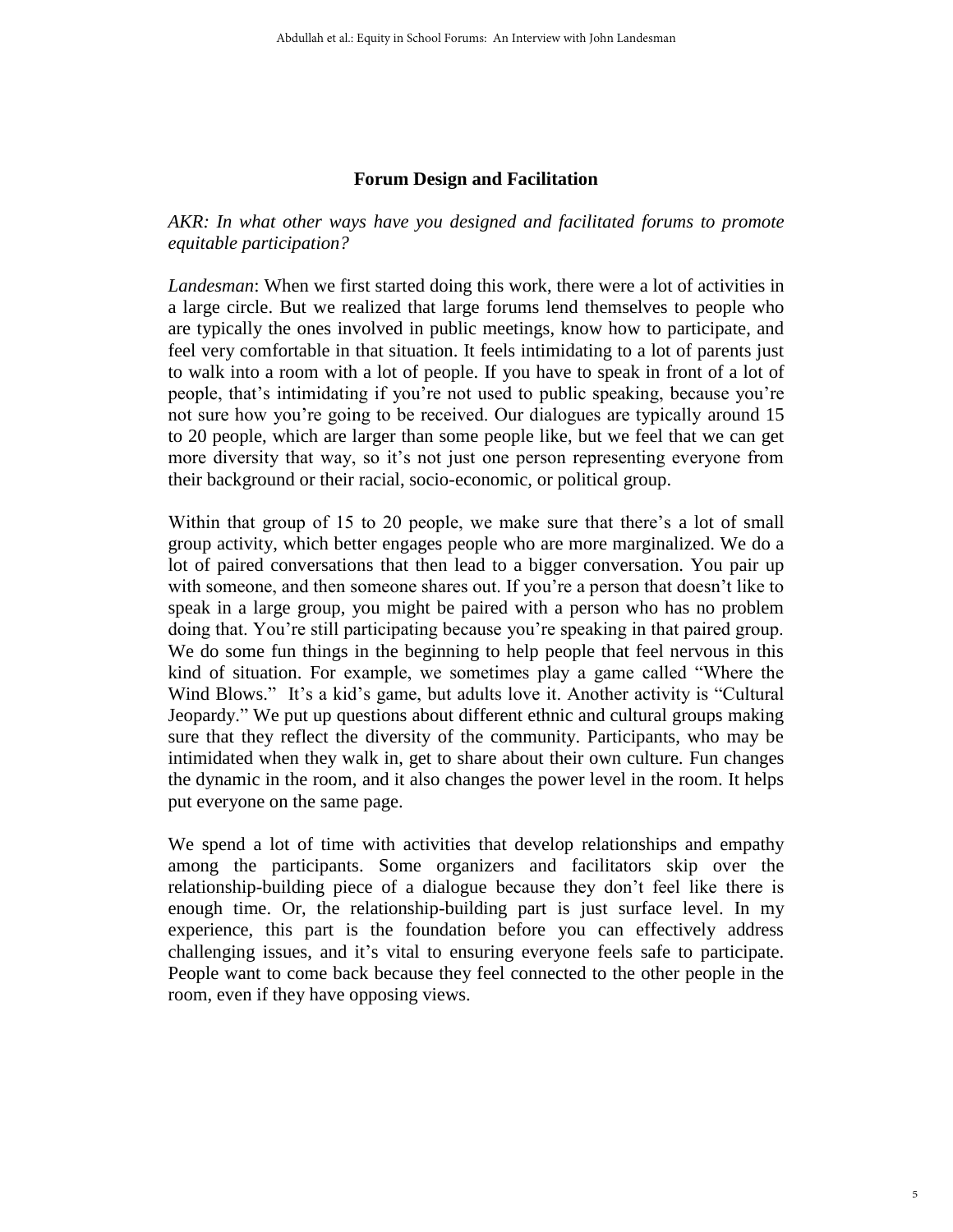We recently did a study circle with police officers and students and parents of color. All sides were nervous. Police were worried they would be verbally beat up. Some of the students and parents were scared because they had negative experiences with some police officers. The early activities however, created empathy and a forum that allowed the participants to listen to each other. These include activities such as "Speed Dating," where people pair up to learn some things about each other, or "Cultural Timeline," where participants share stories about different events that have impacted their lives.

The fears and concerns are similar even in school study circles. Therefore, the initial activities need to address power dynamics. For example, if a forum includes parents, teachers, and a principal, the parents are often afraid to speak up because they think that the principal and the teachers have all the knowledge. This is especially important because we have parents who come from cultures where it would be really rude to argue with someone in a leadership position (like a teacher). We have to change the dynamic, and we ask a lot of questions like, "Where did you grow up?" and, "What is your family like?" and, "What do you hope for your kids?" before we ask, "What do you see as some of the challenges of school?" People are experts in their own life experiences, and asking about their personal histories helps people feel like this is something that we as organizers really do want to hear from them.

For school staff, the power dynamic is different. Typically, they're on the same level unless there is a principal in the room. In most of our schools, even in schools that are incredibly diverse, the teaching staff is mostly white and so are the leadership teams, including the administration, the heads of different departments, and heads of some content areas at the grade level. When we do these dialogues, we have to consider how they are going to participate. We know that if there are only one or two people of color in the room, they're going to feel nervous about speaking up about what they're seeing. It could easily feel like they have to represent all the students who look like them. We do a lot of things to try to bring different voices into the room. This gets to equity too. For example, we'll bring in videos and articles that have other people of color speaking to these issues, so it's not just one or two people having to represent everybody that looks like them. We know that when it comes to conversations of race, sometimes white teachers don't feel comfortable speaking up about what they're seeing or what they really believe. So we have to create our activities in a way that slowly brings people into the topic.

With our facilitators, we spend a lot of time making sure they know they're neutral, but that they're not just robots. We typically have them sitting, not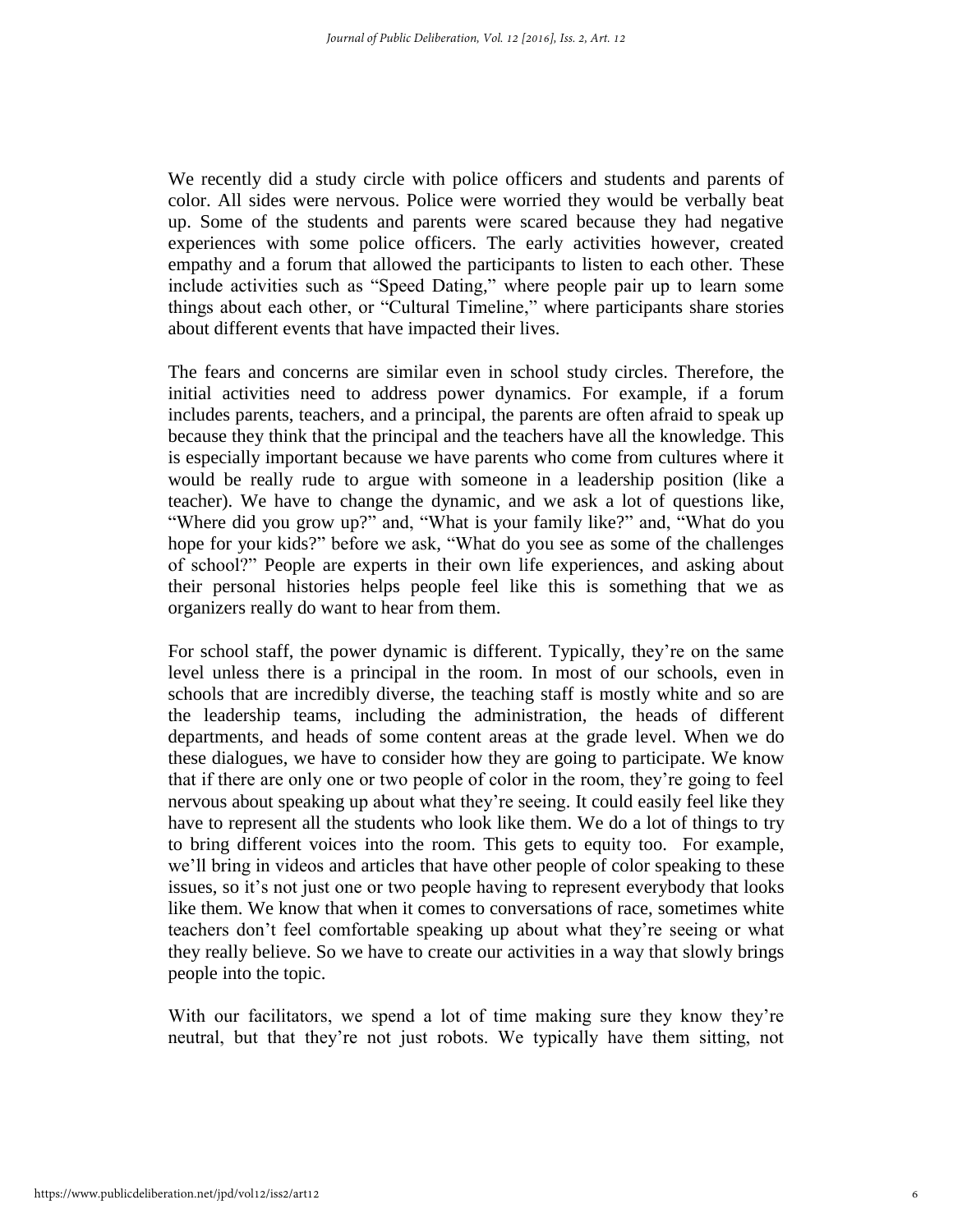standing, and our dialogues are always in a circle without tables. It's really important that the facilitators aren't hiding behind something, and can see everyone, and aren't standing like they're the experts. During the relationshipbuilding piece, whenever we're doing an activity where people are talking about their personal experiences or who they are, the facilitators model that. It helps participants understand how to respond to the questions, but it also makes the participants have a better connection to the facilitators. When the facilitators can show their own vulnerability, it helps people who are more marginalized progress.

We always have a team of at least two facilitators. We try as much as possible not to have two people who would be perceived as coming from the same background, whether it's racial, ethnic, gender, socio-economic, in the school system and outside the school system, and so on. In a variety of different ways, we try to do that, because that makes participants feel more comfortable if they see a facilitator who they feel can connect with them.

We have been trying to figure out how to include more about equitable participation in our facilitator training and our discussion materials. For example, if you're doing dialogues with students and adults, very often the adults will take over the conversation or they will become like the parent or the teacher to the kids, telling the students what they should be thinking rather than hearing the students and their perspectives and discussing issues on an equal level. That's natural if you're a parent or a teacher, but it's not going to help us with our goal of getting to understand the different perspectives in these dialogues. Facilitators need to pay attention to this. We also have to pay attention to how young people have different comfort levels and experience in participation. You need to set it up that way so you don't get the same three people responding to every question. Some students are in classes where they're constantly being asked to give their opinion and their perspective. But a lot of students are never asked their perspective, they're not used to being called on, or they're just used to taking tests. We can't plan for everything—every dialogue is different—so we need to train facilitators to adapt in the moment to dynamics like these.

#### **Evaluation**

#### *AKR: What measures of equality or equity have you used in evaluating your work?*

*Landesman:* Our measurements depend on our goals. What are we trying to accomplish, and if we were going to accomplish that, what should our participants look like? We measure if those folks showed up. We also measure participation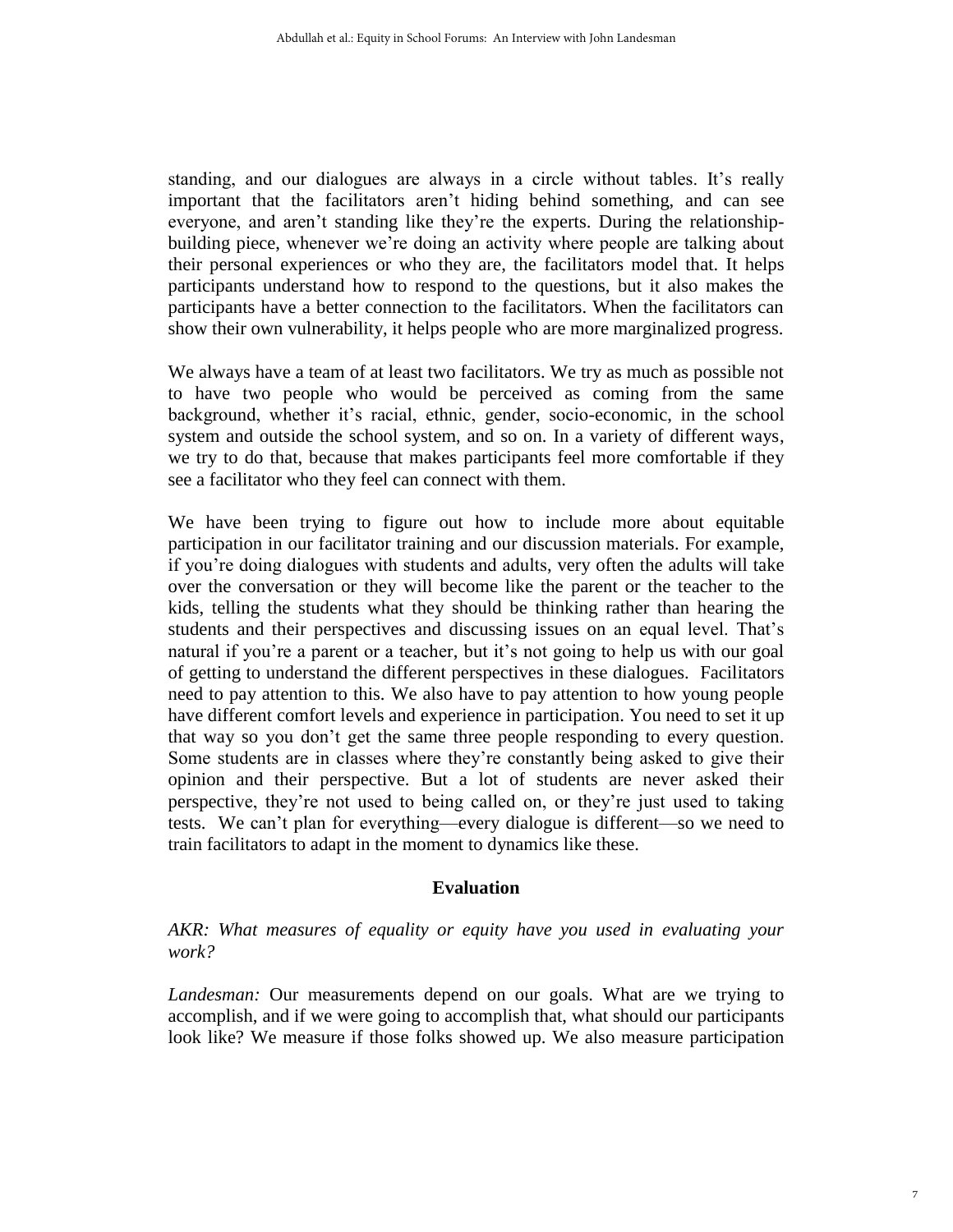for our multi-session study circles along the way. We may have a great group at the first session, but we also look at who's at the last session, and that will help us measure our effectiveness. Before the dialogue, we define outcomes for each session and we try to make sure that it's a diverse group of people talking about what those outcomes should look like. At our staff and student study circles, we ask them to evaluate outcomes at the end of each session. At our multi-session study circles, our facilitators also answer a series of questions after each session. So, as organizers, we can tell whether they're meeting their goals at each point, and then we can help them adjust and make changes along the way. We don't wait until the end to find out.

I think evaluation is really hard to do when you have a diverse group of participants. We used to do pre- and post-surveys, for example, but we realized that they meant different things to different groups of people. Even though they all had the exact same piece of paper in front of them, or we had everything translated, people were interpreting the questions differently based on their socioeconomic status, whether or not they were from the United States originally, or their education level. We've had to adjust and adapt, and I'm not sure we've ever really figured that out. When we're working with staff and students, all of our evaluations are online. You just send them a link. They like it, it's quick, and we get a pretty high level of response. But if we're working with family or a community, not everyone has a computer. That's becoming easier, but it's still not there yet.

#### **Affinity Groups in Intergroup Dialogue**

*AKR: What do you think about integrating affinity groups, or intragroup discussion, into intergroup dialogue, as a way to promote equity?*

*Landesman*: I think if our goal is to get different parts of our community to talk to each other, we have to acknowledge that there are different comfort levels, different experiences, even different beliefs or trust in what our dialogues could do. Some people have had a lot of experience and success in public deliberation, whereas for other people, public deliberation hasn't worked at all for them. Sometimes, affinity groups can be helpful. We don't do them a lot, but we have done them. Sometimes we'll start off building relationships in affinity groups. Other times, we'll begin in diverse study circles, but when we are trying to get to a particular issue, we'll notice that people aren't yet quite comfortable speaking up about how they really feel, and so we'll break into affinity groups during the dialogue itself.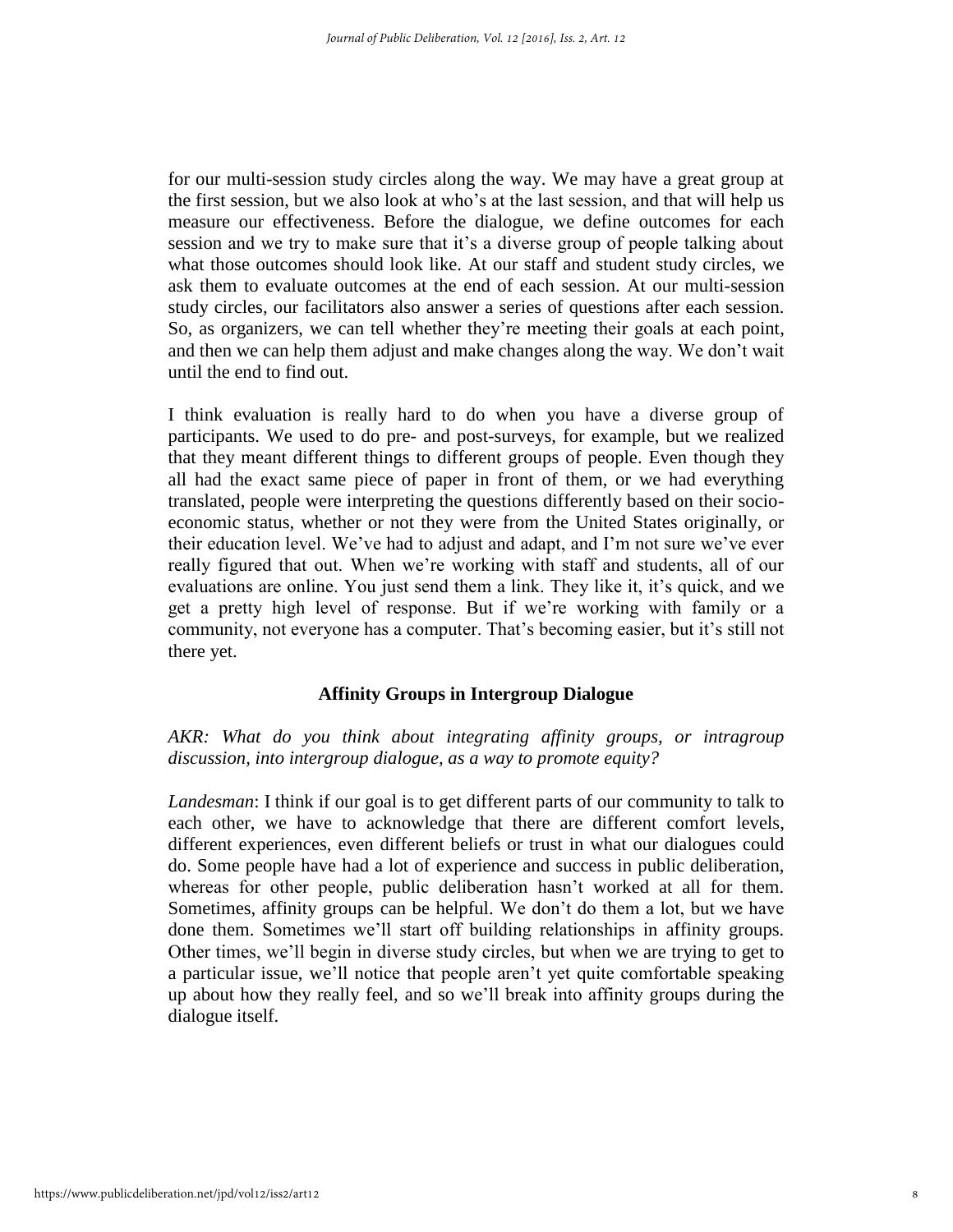We've done this in a variety of different ways. With the students and staff, we've broken out students into one group and staff into another. Interestingly, no one ever has a problem with that. They see that there is a reason to do that. Sometimes we'll break up parents and staff just to get different perspectives. Again, no one has ever had a concern about that. We also will break up by race sometimes. It's not typically at the beginning of the meeting but after people have built a connection with each other. It helps us get deeper into the conversation about race. At first, there can be some pushback, but not always. Oftentimes, if the facilitator has done a good job building the connection with participants, then people feel trusted.

Typically the dominant group is the group that doesn't want to be broken into the affinity groups, and so they're typically the ones that have the biggest challenge with it. The non-dominant group usually really appreciates it. It does help us go deeper into the issues. We make it clear that one group isn't right and the other wrong. When they come back to the full group, you almost always see big differences in their perspectives, even as groups. So we talk about that. It's a really good way of talking about why we have different perspectives. That's part of the way we debrief the conversation. We ask, "What did you notice? How do you feel?" They usually say they liked it, or at least they understood why we did it. We always make sure that when we do something that could divide the group that we're bringing the group back together again later. If you're having a multisession study circle, it's really important to spend time building the bond of the group in the beginning. Then in the middle of the dialogue, it's when you can focus more on differences and have affinity groups or push people to feel frustrated or uncomfortable. But we make sure to end in a way that's going to bring people back together again. If your goal is to have action at the end of it, as a facilitator, you have to understand that you want the folks to work together.

We've also had study circles that are focused on students or parents from one group, such as African-Americans or Latinos. When we've done this, we have teachers and staff who are more diverse. Understanding how power works in a school district is important. This approach definitely helps to build a bond with the parents, but to make change, we had to find a way to get the teachers and the leaders to understand and be part of the group's solution too. For example, we did a study circle last year focused on Latino student achievement that was just Spanish-speaking parents and English-speaking teachers. We did another one that focused on African-American student achievement, and it was half African-American parents and a diverse group of teachers, so they had a dialogue together.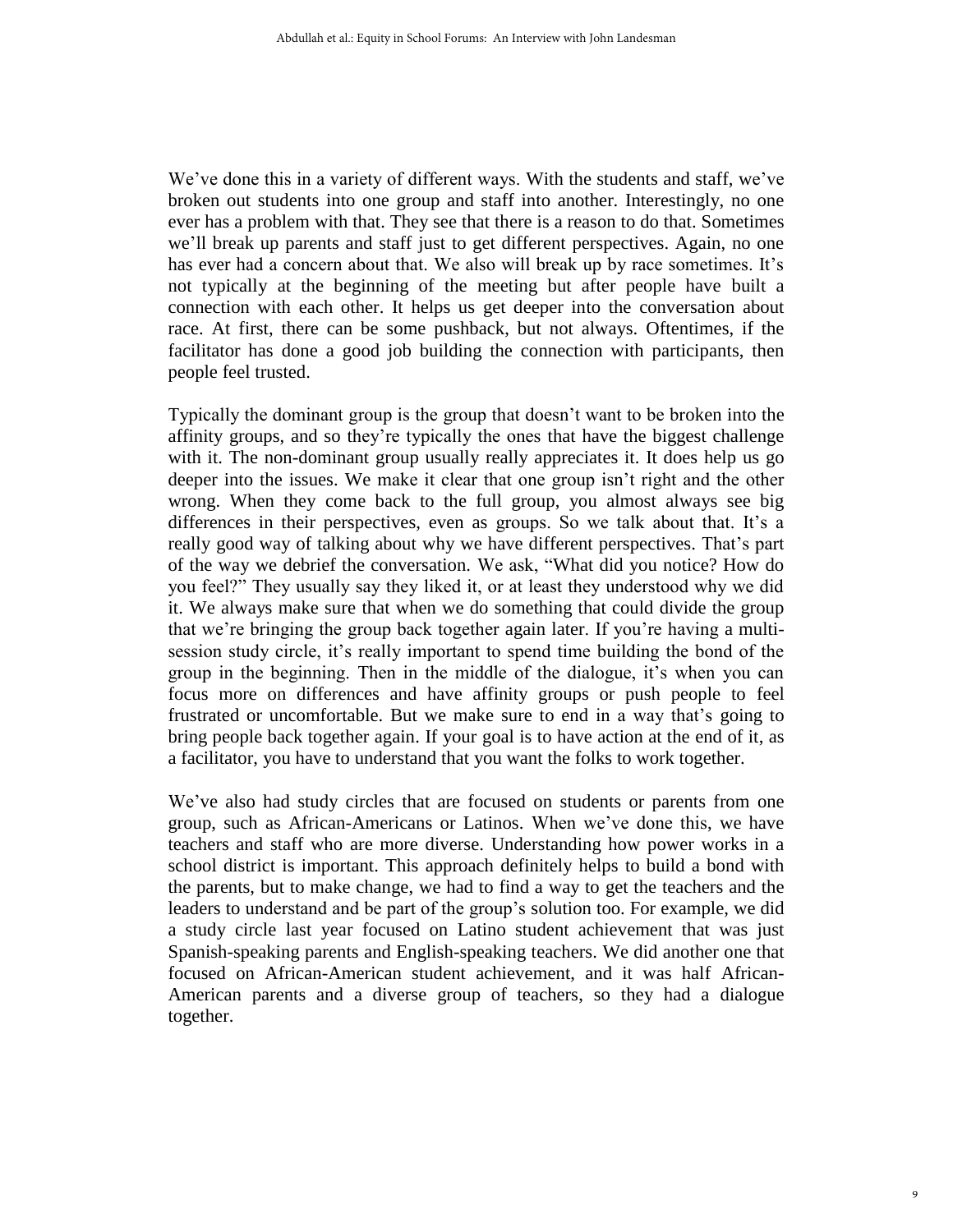I think that if parents whose voices have not been at the table before feel the focus is on their particular issues, or that there will be other people who look like them, feel like them, or have similar experiences, then these parents are more likely to participate. The conversation can focus on a particular goal, whereas if you include everybody in the dialogue, then you have so many different perspectives, and it can go all over the place.

#### **Implementation**

#### *AKR: What equity considerations are there when you move toward implementing actions that emerge from dialogue?*

*Landesman*: We've changed our dialogues because we didn't think it was being done in an equitable way. We used to do mostly parent-staff study circles with a few student study circles along the way. We realized that in the institution it's the leadership team that really makes the changes in the schools, and that they were doing these study circles to hear the voice of their stakeholders. But because the leaders often themselves hadn't gone through the dialogue, they perceived the outcomes through their own lens, their own life experiences. Over the last few years, we have changed to work with our leadership teams first and put structures in place so that when we do parent or staff or student study circles, the staff is more ready to hear and understand the concerns.

When we move from dialogue to taking action, we need to pay attention to how we will support different people to be part of the action afterwards. In our study circles, we know that there are people who financially can't afford to or don't have skills to lead the action phase. It could be lack of time or money, but it could also be that they need skills in understanding systems. Typically, our PTA presidents in Montgomery County are white, even in schools where there are very few white students. So the action phase would often get led by very well-meaning parents who didn't necessarily look like a lot of the people who participated. The actions would often be influenced by whoever was taking the lead at that point. We have to figure out better ways of moving to action so that everyone can be part of that.

#### **Balancing Equity and Equality**

*AKR: Have you encountered any trade-offs between pursuing equality or equity in your work, or between equality/equity and other goals?*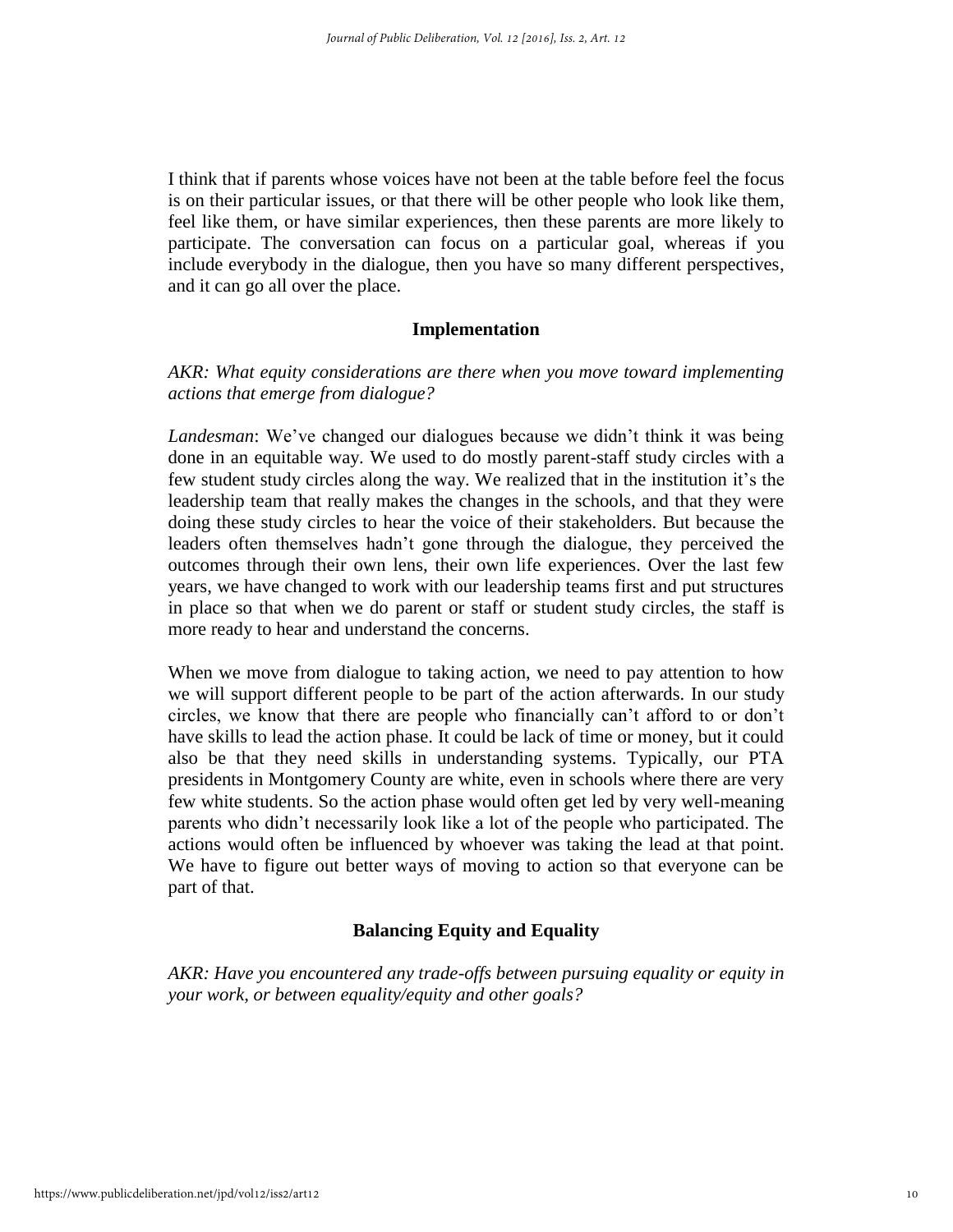*Landesman:* Almost 30 percent of the students in Montgomery County are Latino, and quite a few of the parents are immigrants. Some don't speak a lot of English. If you want to hear their voice, inviting them to a typical dialogue isn't going to work very well. For years, we provided interpretation, but it was always facilitated in English with Spanish interpretation. It was OK. We would get some voices, but we typically wouldn't get as many Latino parents as we wanted to really be able to hear their voice. So, for the past few years, we've offered study circles that are facilitated in Spanish and interpreted into English. Our Englishspeaking staff members are the ones with the interpreters and the headphones. It's being facilitated in the language of the parents. We get many more parents to participate. Even parents who speak English often feel more comfortable in this kind of dialogue.

Some people might say, "Isn't that a trade-off? Isn't that making it easier to accommodate one group at the expense of another?" Our goal is to find ways to close the achievement gap among students. Our school district is struggling to be effective teaching many Latino children. If we want to close the achievement gap, and we think it's important to have the voice of parents, then it's not a trade-off to hold the discussion in Spanish; it's actually what's needed to make our dialogue effective. We are very intentional about how interpreting slows down the process. We talk about that and explain that as a group we want to hear everyone's voices because they are important.

When we are organizing people, it's certainly easier when everyone is the same, because we can send out the same flyers and make the same phone calls. That's the only trade-off: it's a lot harder to be equitable than equal. It takes more work, and you have to think of things in a different way.

But it's worth it. If you go to most school meetings, it's the same people that are there all the time. To give a personal example, I was PTA President at one of my kid's schools, and it was a really diverse school. Before I became the President, it would be the same 20 white parents at every PTA meeting. Our goal was to have a group that was inclusive of our school community to really get things going. So in organizing, we had to think about—starting from scratch—who do we want in the room, and how are we going to organize this in a way that would get their participation? When we started organizing in the ways I've mentioned, we got a whole lot more of everybody and people kept coming back. Again, it goes back to your goal. If you want to hear different voices, then I think everything an organizer does—how you organize it, how you design it, how you do outreach, how you greet people when they come in, how you set up your materials, how